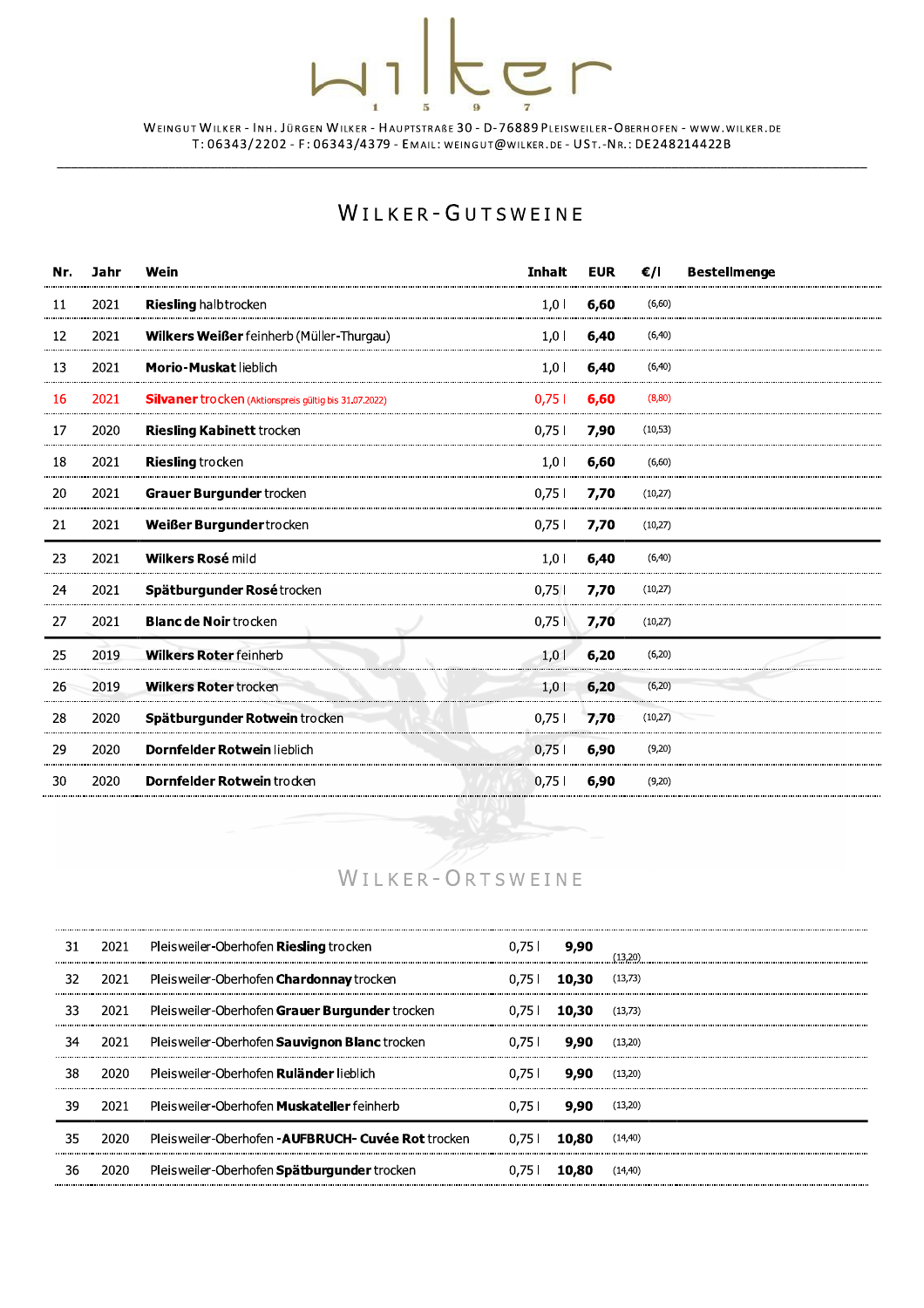# $\overline{5}$

WEINGUT WILKER - INH. JÜRGEN WILKER - HAUPTSTRABE 30 - D-76889 PLEISWEILER-OBERHOFEN - WWW.WILKER.DE T: 06343/2202 - F: 06343/4379 - EMAIL: WEINGUT@WILKER.DE - UST.-NR.: DE248214422B

## WILKER-LAGENWEINE

| Nr. | Jahr | Wein                                      | Inhalt          | EUR $\epsilon$ /I |          | Bestellmenge |
|-----|------|-------------------------------------------|-----------------|-------------------|----------|--------------|
| -80 | 2018 | SCHLOSSBERG Riesling trocken              | 0.75 L          | 18,00             | (24,00)  |              |
| 81  | 2020 | SCHLOSSBERG Grauer Burgunder trocken      |                 | $0.751$ 17,00     | (22,67)  |              |
| 83  | 2020 | SCHLOSSBERG <b>Chardonnay</b> trocken     |                 | $0.751$ 17,00     | (22,67)  |              |
| 88  | 2018 | SILBERBERG Kerner Beerenauslese edelsüß   | $0.375$   17,00 |                   | (45, 33) |              |
| 75  | 2016 | SCHLOSSBERG Cuvée No. 10 Rotwein trocken  |                 | $0.751$ 17,00     | (22, 67) |              |
| 76  | 2020 | SCHLOSSBERG Spätburgunder Rotwein trocken | 0.75 L          | 22,00             | (29, 33) | Ab Winter    |
|     | 2018 | SCHLOSSBERG Frühburgunder Rotwein trocken |                 | 25,00             | (33,33)  |              |

## **SONSTIGES**

| 60 | 2021 | <b>Riesling - ohne Kater</b> entalkoholisierter Wein<br>(Aktionspreis gültig bis 31.07.2022)    | $0.75$           | <b>8.80</b> $(11,76)$ |         |
|----|------|-------------------------------------------------------------------------------------------------|------------------|-----------------------|---------|
| 61 | 2021 | Grauer Burgunder - ohne Kater entalkoholisierter Wein<br>(Aktionspreis gültig bis 31.07.2022)   | 0.75             | 8,80                  | (11,76) |
|    | 2021 | <b>Muskateller - ohne Kater</b> entalkoholisierter Wein<br>(Aktionspreis gültig bis 31.07.2022) | 0.751            | 8,80                  | (11,76) |
|    | 2019 | <b>Cuvée Wilker Sekt</b> extra trocken                                                          | 0,751            | 11,00                 | (14,67) |
| 44 | 2018 | <b>Riesling Sekt trocken</b>                                                                    | $0.75$           | 12,00                 | (16.00) |
| 45 | 2020 | <b>Riesling Sekt brut</b>                                                                       | 0.751            | 12,00                 | (16,00) |
| 14 |      | <b>Nonnensusel secco Perlwein</b>                                                               | 0,751            | 7.70                  | (10,27) |
| 90 |      | Wilkers Glühwein rot                                                                            | 1.0 <sub>1</sub> | 6,20                  | (6,20)  |
| 93 |      | <b>Pfälzer Traubensaft</b> weiß                                                                 | 0.751            | 4,10                  | (5, 47) |
| 96 |      | Trinkfertig Weinschorle weiß (Aktionspreis gültig bis 31.07.2022)                               | 0.331            | 3,40                  | (10.33) |
|    |      |                                                                                                 |                  |                       |         |

## Ausgewählte Weine auch als Magnum erhältlich

## Ich habe die AGB 's und die Widerrufsbelehrung zur<br>Kenntnis genommen (Pflichtfeld)

Ich möchte in Zukunft Kundeninformationen per Post und Newsletter zugeschickt bekommen, die ich jederzeit widerrufen kann.

Mit Herausgabe dieser Preisliste verlieren alle früheren ihre Gültigkeit. AGB 's unter www.wilker.de. Deutsche Qualitätsweine – Weine enthalten Sulfite

Unsere Öffnungszeiten Mo-Fr. 09:00-18:00 Uhr, Sa 14:00-18:00 Uhr, So 10:00-12:00 Uhr

Weine & Preise Juni 2022 - Preise inkl. MwSt.

## Bitte tragen Sie Ihre Adresse ein, wenn Sie von unserem Treuebonus (15%) profitieren möchten.



PLZ Ort:

Email:

Telefon:

Datum, Unterschrift